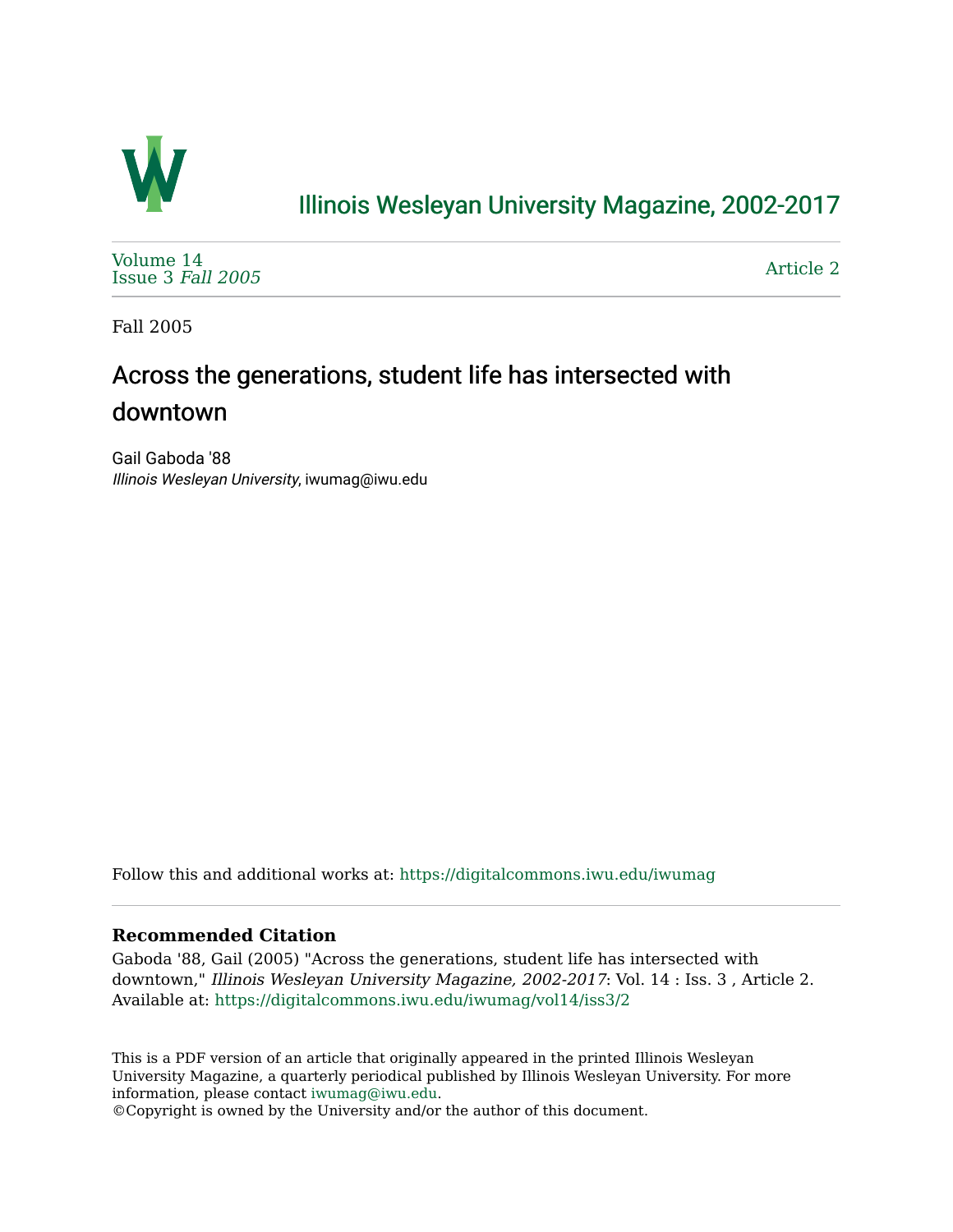### Across the generations, student life has intersected with downtown

#### **Story by Gail Gaboda '88**

"In their annual pajama parade a host of stalwart Wesleyan lads took possession of Main Street at one hour before midnight," according to a 1927 edition of *The Argus* student newspaper. "Cars even came to dead stops to pay respect to the white-legged throng."

The autumn Pajama Parade from Kemp Hall to the Main Street Courthouse illustrates just how relaxed Illinois Wesleyan students once felt in their relationship with downtown Bloomington. To wear one's jammies in traffic shows a level of trust that probably couldn't be recreated, at least with any guarantee of safety, in modern times.

While today's students are not likely to march en masse in their nightwear, they are finding reasons to visit downtown Bloomington. After a noticeable slump in student awareness of downtown since the 1970s, interest appears to be resurging, sparked by a growing list of shops, restaurants, and entertainment venues that cater to a younger, hipper clientele.



Students incorporated downtown into rituals such as the yearly Pajama Parade which ended at the Courthouse steps.

Through most of Illinois Wesleyan's history, the blending of the campus with downtown life has been an essential aspect of students' experience. The very first classes were even held downtown, in a church basement, before the campus was built, says Greg Koos, executive director of the McLean County Museum of History. Koos points out that most of IWU's founders were members of the Bloomington community who had offices downtown, "and those founders were all involved in the development of Bloomington as well as the development of Illinois Wesleyan."

The University's campus was established "on the prairies of north Bloomington," Koos observes, "so there would have been some distance between the campus and the town." The University became less isolated when the Bloomington & Normal Street Rail Road, with its horse-drawn cars, connected downtown to campus.

As the University grew, downtown also flourished, with many businesses catering to students and their interests, causing one local citizen to comment to *The Argus* in 1909 that "Bloomington is, for the first time, a real college town."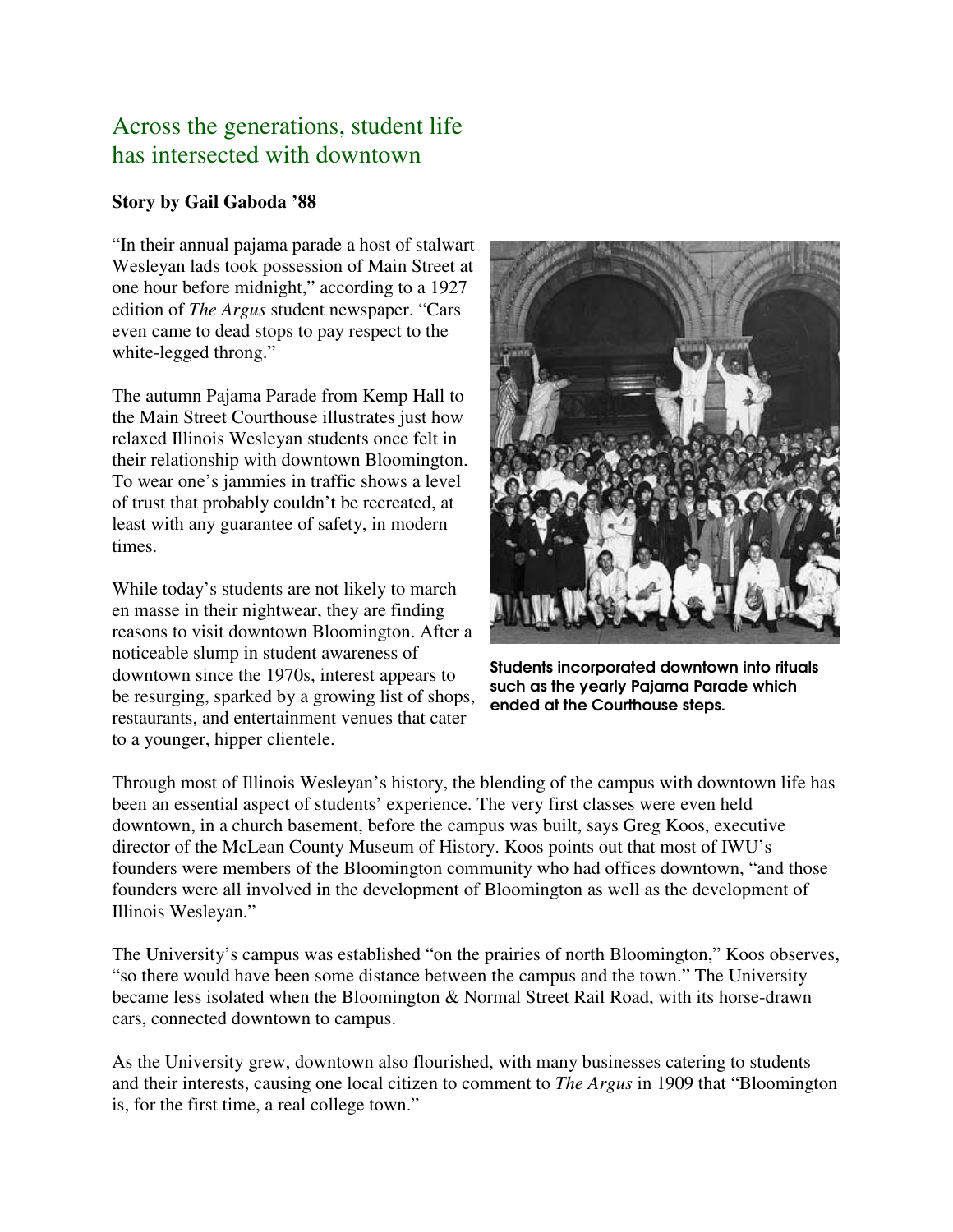That town/gown bond continued through the first half of the 20th century. In the *Summer/95 IWU Magazine,* alumni from the 1920s recalled "milk-shake breaks" and "Coke dates" at Nierstheimer's drugstore soda fountain while "fancy dates" called for dinner at the Village Inn. Another favorite haunt was the legendary Polar Lounge on Main Street. "It was gorgeous," says Koos. "It was knock-dead modern design; a high-end, cocktail-lounge feel."

Students shopped as well as dined downtown. As a student, John Copenhaver '63 recalls buying Madras shirts at Dewenter's on the square; on the same block was the Bootery and Livingston's department store. Copenhaver, who grew up in Central Illinois, remembers a bustling downtown scene.



 Denise Boban, Nick Hogren, A.J. Gatesman, and Jeanie Hilgenberg all from the class of '05 — drink in the atmosphere at Coffee Hound, a favorite student social spot. (Photo by Marc Featherly)

"It was the commercial center of the county," he says. "All the great stores were here, great places to eat, hotels." Students went on dates to downtown's movie theaters: The Castle, the Irvin, and the Esquire. They shopped at Woolworth's and Kresge's.

Says Copenhaver,"Every time the fraternity had dances and social affairs, it was downtown," often at the Bloomington Club, a private men's club.

"Downtown was a bustling place when I was growing up," says Bloomington native and University trustee Steve Wannemacher '73. When he was a student, "downtown still had a place." The Homecoming parade used to originate in downtown, says Wannemacher, who fondly recalls fraternity luncheons every Friday at the Illinois House, a former hotel that has since been converted to office space. "It was a very elegant place," he recalls.

Although downtown declined as a retail and entertainment center in the 1970s, it has always been a hub of government and commerce — and, as such, a good place for students to find jobs and internships.

"IWU uses downtown as an opportunity for students to gain a training ground for the future," says Nick Hogren, '05. A marketing major, Hogren lived

downtown and spent his senior year interning at the Downtown Bloomington Association (formerly Uniquely Bloomington), which is designed to help develop and market the downtown district. Part of his mission was to get students off campus and into downtown.

"The downtown and the IWU atmospheres coincide and they work well together," Hogren says, adding that because student turnover happens every four years, there must be a constant process in place to educate students on "things to do" downtown.